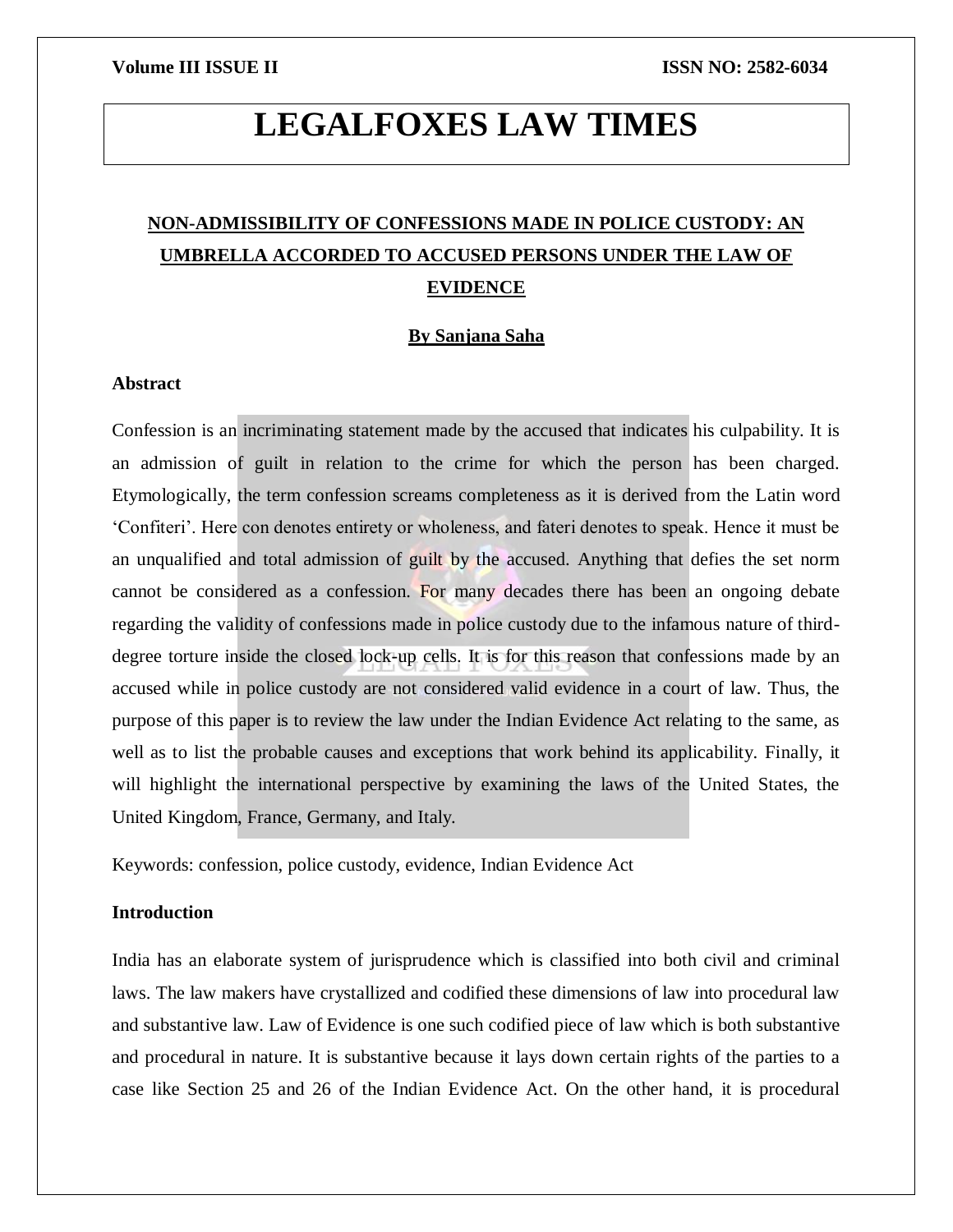because it exhibits a fixed procedure that needs to be followed in a particular case like section 138 which speaks about the examination of witnesses.

Evidence is the most important aspect of any legal proceeding. In every case, the burden of proof is always on the prosecution to prove beyond doubt the guilt of the defense and evidence aids the prosecution in doing so. Similarly, it also helps the defense party to reject the claims that are advanced by the prosecution. Ultimately it assists the court in reaching a conclusion by either proving or disproving the facts in issue that are there before the court. It is important to note here that a good evidence can make a party win or lose a case. Therefore, it plays an extremely crucial role in court proceedings.

The Indian Evidence Act, 1872 speaks about the various forms of evidences and their applicability in a legal proceeding. Confessions are one of the most important type of evidences. It forms the highest degree of direct evidence based on which the court can either convict the accused or acquit him of all charges. However sometimes these confessions can be falsely extracted from the accused by the detaining authorities. Thus, sections 24 to 27 of the Indian Evidence Act, provides a plethora of safeguards which denies the admission of such confessions in the court of law, which are made to certain authorities and under certain given circumstances as a piece of evidence. Thus, this particular project will drive us through one such provision which mandates that confessions made by an accused person in the custody of police cannot be proved against him in the court of law.

# **Meaning of the term 'confession'**

 $\overline{a}$ 

The most important element of this project is the term 'confession'. Without understanding the meaning of this word, it is not possible to move forward because the main objective is to find out why 'confessions' made by an accused in police custody cannot be proved against that person in the court of law.

The meaning of confession is described under Stephen's Digest of the Law of Evidence as "an admission made at any time by a person charged with a crime stating or suggesting the inference that he committed that crime"<sup>1</sup>.

<sup>1</sup> Dr. Avatar Singh, *Principles of the Law of Evidence* 142 (Central Law Publications, Allahabad, 23rd edn., 2018).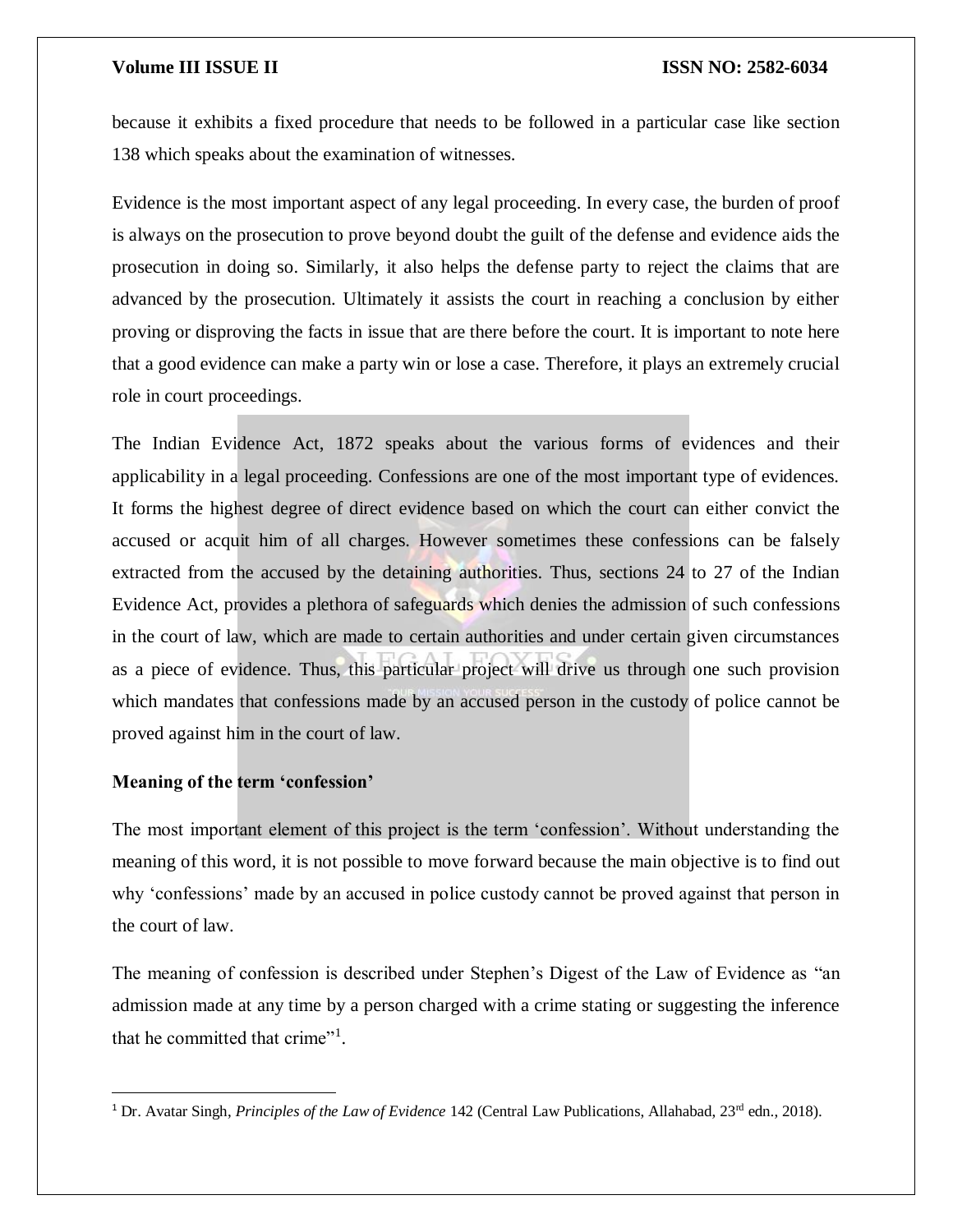However, it is important to understand at this juncture that confession is nowhere described or expressly stated under the Indian Evidence Act. It is usually construed with the meaning of the term admission. Thus, it would not be wrong to say that confession is a part of admission. Under section 17 of the Indian Evidence Act, admission is defined as statements made by an accused in any form which helps to draw an inference with respect to any fact in issue or any relevant fact. However, statements made by a person in civil proceedings which helps to connect or conclude any fact in issue or relevant fact is called admission. When the same statement will be made in a criminal proceeding then it will be termed as confession**.** This is one of the most convenient ways to differentiate both the terms.

The concept of confession has been further clarified through a series of cases. The most significant amongst all is that of *Pakala Narayan Swami v. Emperor*<sup>2</sup> where it was held that the accused must narrate the whole chain of facts and circumstances that ultimately led to the commission of the crime so that the inference as to the ingredients of the offence can be drawn by the concerned authorities. Moreover, there are two parts of every confession. One is the inculpatory part, which involves own self and the other is the exculpatory part, which does not involve own self. Any statement made by the accused, if it comprises of both inculpatory and exculpatory parts and which can lead to his acquittal, even though it is confessional in nature, cannot be referred to as a confession. our MESION YOUR SUCCESS'

Later on, in the case of *Palvinder Kaur v. State of Punjab*<sup>3</sup>, the Supreme Court overruled the age-old directive that the court cannot accept either the inculpatory part or the exculpatory part of a confession and reject the other and that it must be accepted in its totality. In this case, the inculpatory part of the confession was used to convict the accused while the exculpatory part was clearly set aside and rejected. The decision of the Apex court was clearly in tune with the Privy Council's decision in Pakala Narayan Swami case and the English case of **R** v. Storey<sup>4</sup>.

Confessions are mainly of two types. One is judicial confession which is made before a judicial authority like the magistrate or a judge and the other is extra judicial confession which is made outside the premises of the court. Thus, confession made to any person including the police

<sup>2</sup>AIR 1939 PC 47.

<sup>3</sup>AIR 1952 SC 354.

<sup>4</sup> (1968) 52 Cr. App. R. 334.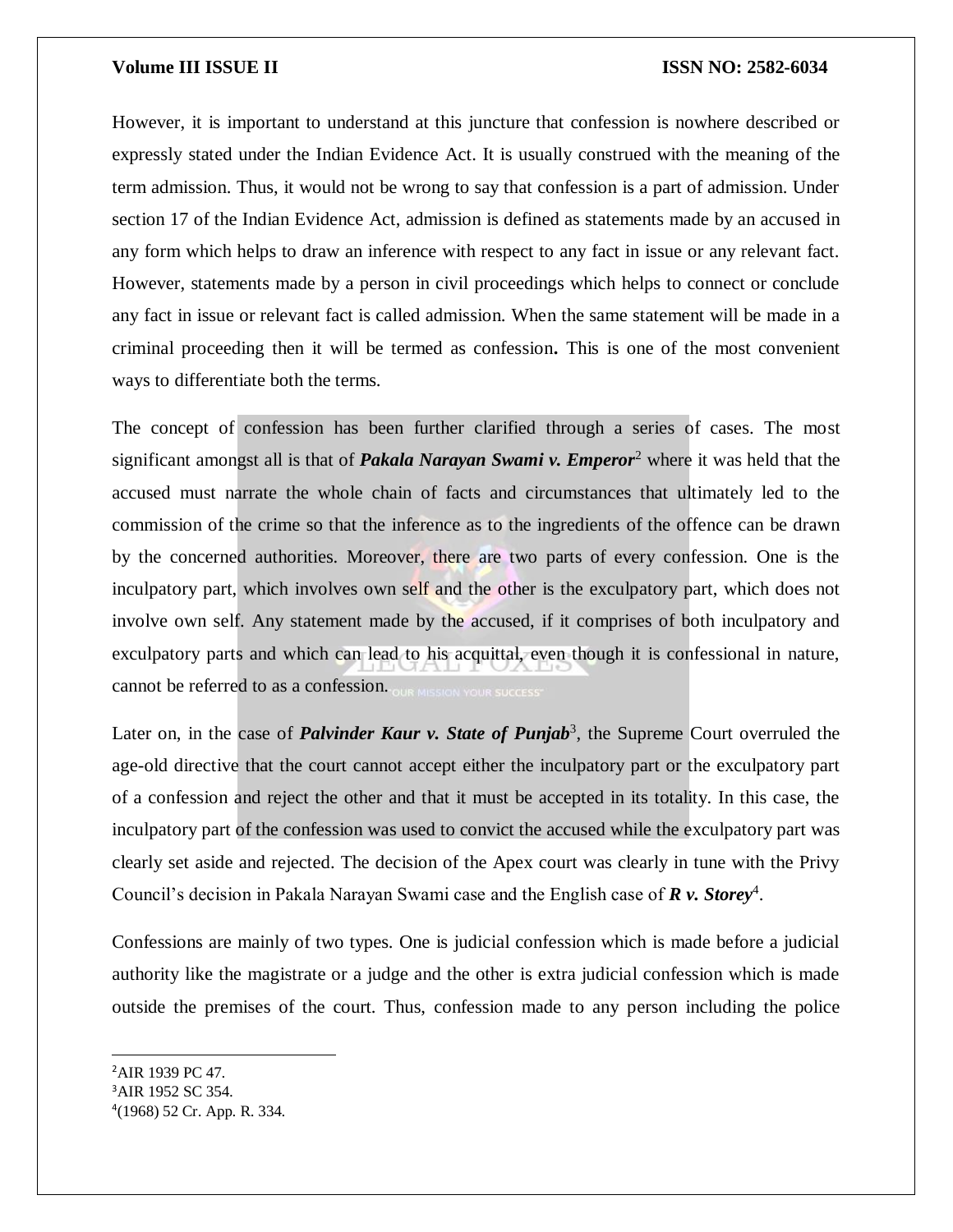# **Volume III ISSUE II ISSUE II ISSN NO:** 2582-6034

officer are all extra judicial in nature. Judicial confessions can be used as evidence to convict a person of an offence whereas extra judicial confessions in itself cannot convict a person unless it is proved that it was voluntary and is corroborated by other pieces of evidence.

# **An overview of section 26 of the Indian Evidence Act, 1872**

# **1. Difference between section 25 and section 26**

While dealing with the non-admissibility of confessional statements in the court of law, it is important to understand the difference between section 25 and section 26 of the Indian Evidence Act, 1872 because both the sections seek to achieve the same goal and hence can sometimes be confusing.

While on one hand section 25 talks about the non-admissibility of confessions made to an investigation officer, section 26 on the other hand speaks about the same but in context of those confessions which are made in a police custody. Thus, from the previous sentence it is clearly evident that the scope of section 25 is much broader and general than that of section 26 which is quite specific in nature. The term police custody does not always refer to police lock-up where an accused is lodged after arrest. It can be any place where he is under the surveillance of the police and his movements are constricted.

Moreover, confessions made to any person other than the police officer while in police custody would also fall under the purview of section 26 while in case of section 25, the same needs to be made to the investigating officer specifically.

# **2. Why confessions made by an accused in police custody are not admissible in court?**

According to section 26 of the Indian Evidence Act, 1872 "*no confession made by any person*  whilst he is in the custody of a police officer shall be proved as against such person"<sup>5</sup>.

For the purpose of this section, it is important to know who an accused person is. Although this term has been defined nowhere in the Code of Criminal Procedure, 1973 yet in simple language it refers to any person who has been charged for violating any provision of law and in case he is convicted for the same he is liable to face punishment.

<sup>5</sup> The Indian Evidence Act, 1872 (Act 1 of 1872).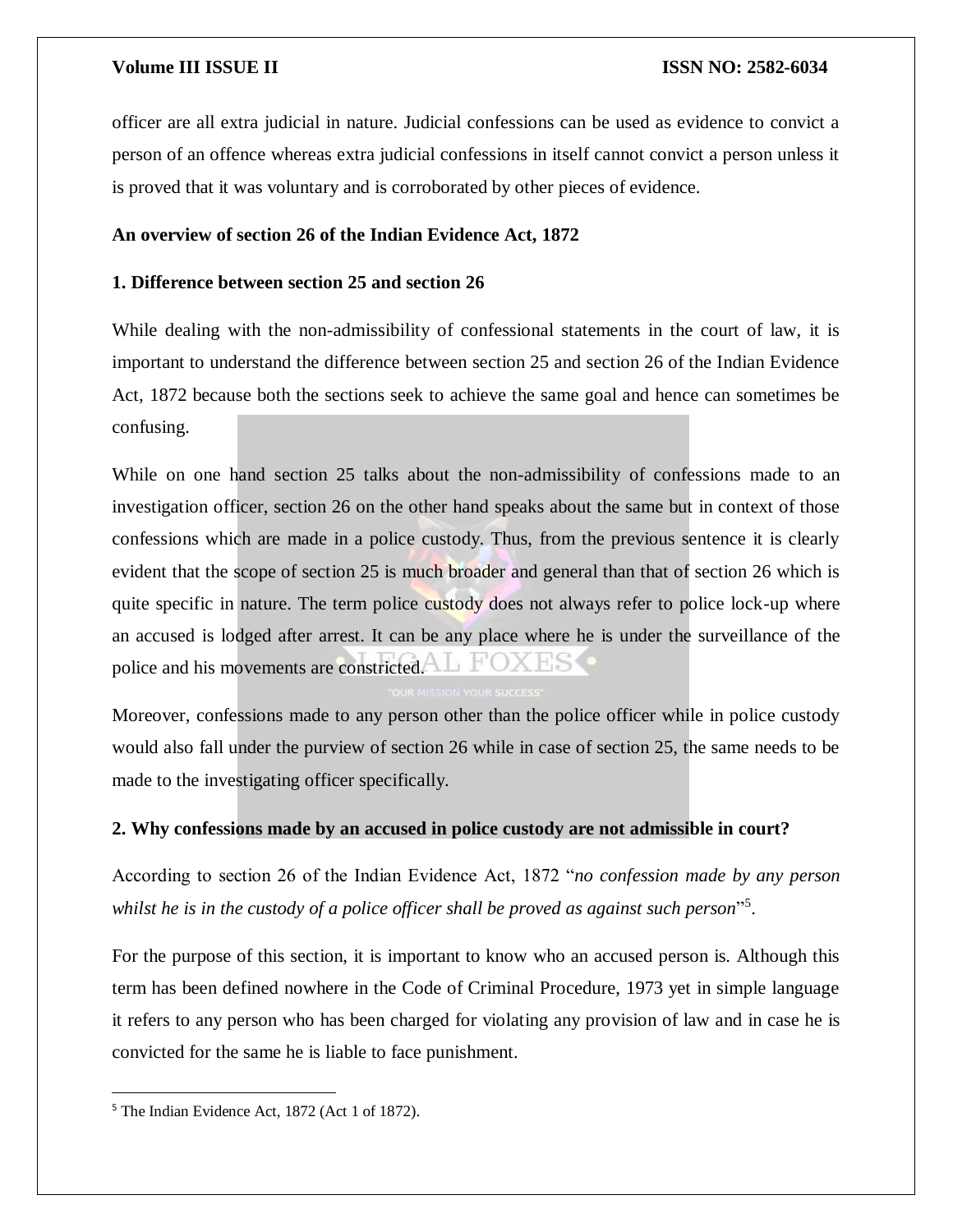$\overline{a}$ 

The choice of words used in section 26 of the Indian Evidence Act, itself points out to the fact that it is used as an embargo that safeguards the right of an accused against involuntary confession of guilt or crime. However, the term 'custody' as used in this section holds wide interpretation. As already mentioned before that police custody does not simply mean a police lockup where the accused is kept for interrogation after arrest. It can include any place where he or she is detained under the superintendence of the police and where his or her right of free movement is being curtailed. Thus, police custody means police control even if it be exercised in a home, in an open place or in the course of a journey and not necessarily in the four walls of a prison**<sup>6</sup> .** Moreover, it is important to note here that police custody does not necessarily require the presence of the police officer in person. As long as the accused is well versed with the fact that the place where he is being detained can be accessed by the police any time, any confession made whether in presence or in absence of the police officer will hold no relevance before the court of law. For instance, in the case of *Emperor v. Jagia***<sup>7</sup>** a woman was arrested on suspicion for murder. When the police officer who arrested her left for the police station, keeping her in the custody of villagers, she supposedly confessed to her crime. In this case it was held that this confession would not be admissible against the accused in the court of law. It must be noted here that section 26 of the Indian Evidence Act, 1872 can always be invoked even if confessions are made to a third person just as mentioned before. It can be anyone other than the police officer. However, what hold much more gravity here is the term custody. As long as that individual is in police custody, nothing said to any person will hold and water.

Confessions by an accused in police custody also falls under the purview of extra judicial confession and thereby are considered as weak pieces of evidences. In the case of *Mintu Hasda*  v. State of Assam<sup>8</sup>, the deceased named Bhim Bahadur went to the market and next day his body was found. The accused were convicted by the lower court on the basis of their confession. Later when an appeal was filed in the Guwahati High Court, they claimed protection against such confession on the ground that they were extra judicial in nature as they were made in police custody. While deliberating on the same, the court held that in compliance with section 26 of the

<sup>6</sup> Dr. Avatar Singh, *Principles of the Law of Evidence* 164 (Central Law Publications, Allahabad, 23rd edn., 2018). <sup>7</sup>AIR 1938 Pat. 308. 8[2018 SCC OnLine Gau 290.](http://www.scconline.com/DocumentLink/VZLo661p)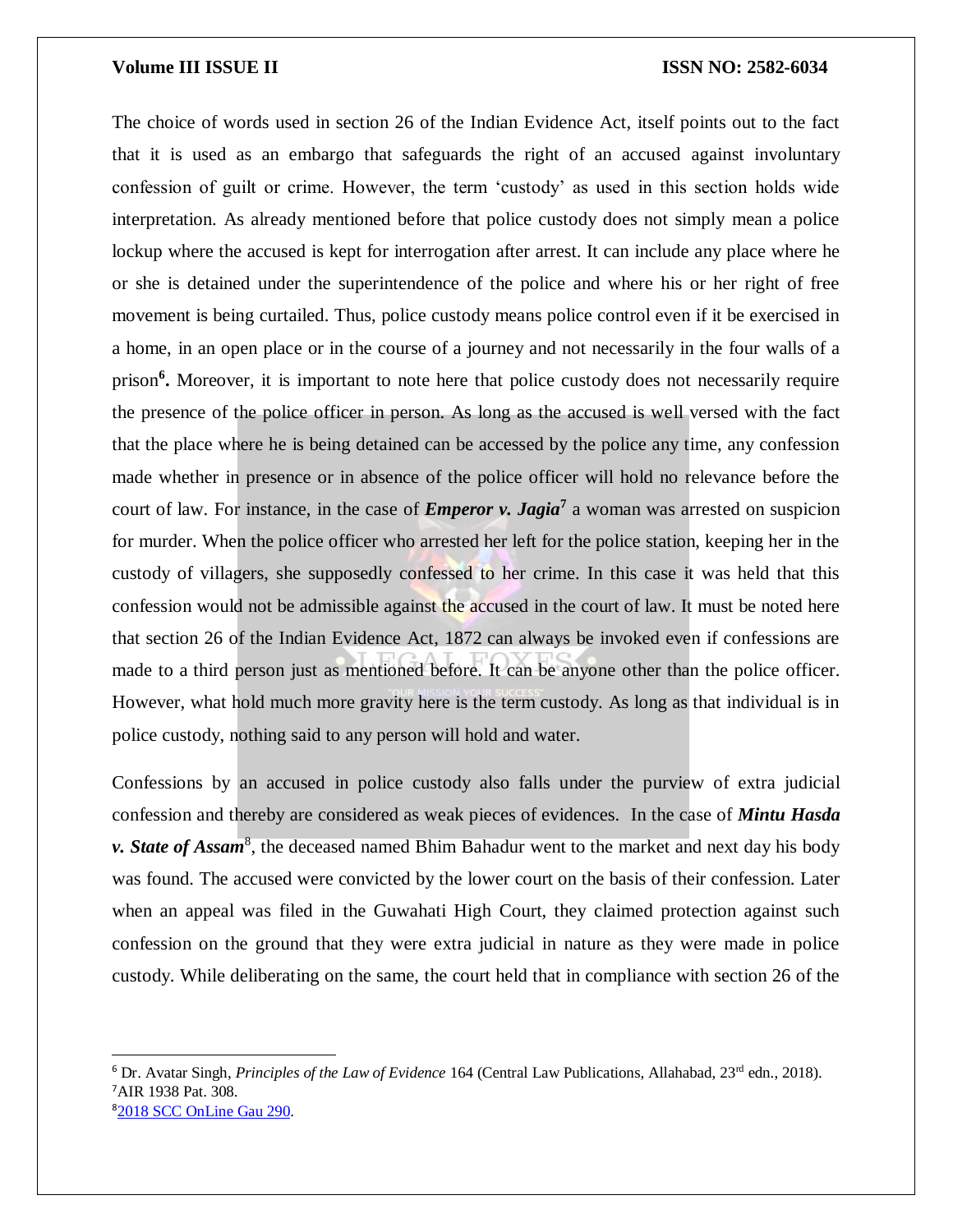Indian Evidence Act, 1872 the confession made by the accused in police custody cannot be admitted to any extent before the court.

The main reason as to why section 26 was at all invoked under the Indian Evidence Act was mainly to protect the accused from police brutality and torture. It is no secret that Indian Police often resorts to third degree torture method in order to make the accused confess to his crime. Over the years, the cases of custodial violence have increased three-fold. During the course of interrogation, many a time they use disturbing antics in order to compel the person to admit his guilt. Such methods include everything from merciless beatings to pouring molten metals on various body parts to injuring the private areas to the point where they often succumb to such injuries. As per the annual publication of the National Campaign against Torture there has been five custodial deaths per day on an average in the country for the year 2019, which is quiet alarming.

In March 2019, two persons named Taslim Ansari and Gufran Alam were picked from their respective homes in the dead of the night by officials of the Chakiya Police Station in Bihar in connection with a murder case. When their respective family members went to the police station to meet them a few hours later, they were informed that both are taken to the Dumra Police Station for interrogation. When the family reached Dumra, they were told that both of them fell ill inside the police station and had to be transported to the nearby hospital where they died within an hour of reaching. Their bodies were handed over to their families the next day. It was only while preparing the bodies for burial that they noticed nail and hammer marks on the soles, thighs and wrists of the deceased. They immediately took a video of the same and circulated it which eventually garnered a lot of public outrage. The concerned police officials were eventually dismissed from service and later arrested. Similarly, in October 2019, a security guard named Pradeep Tomar from Uttar Pradesh was brutally beaten to death by some police officers after he was called for interrogation in a murder case. It was later revealed that he was stabbed repeatedly by screw drivers and was also denied water. Incidents like these happen in our country on a regular basis but the cops easily escape conviction by removing the evidences. Illegal arrest and illegal detentions form a major part of such custodial deaths.

It is pertinent to note here that use of torture is a gross violation of human rights. Article 1 of the United Nations Convention against Torture and Other Cruel, Inhuman or Degrading Treatment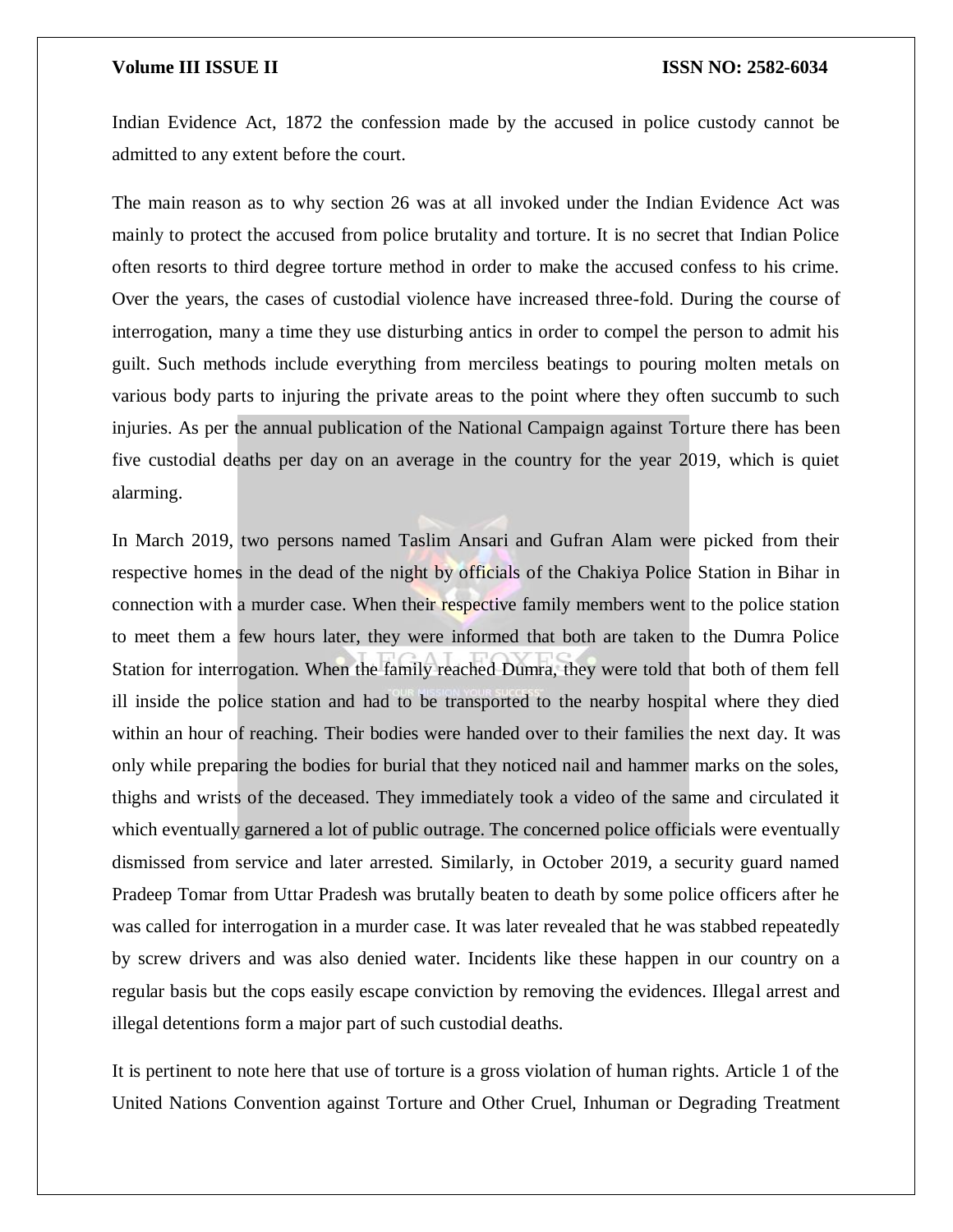$\overline{\phantom{a}}$ 

or Punishment (UNCAT) defines the term 'torture' as physical or mental suffering inflicted on an individual for the purpose of extracting any information or confession from that person. Section 5 of the Universal Declaration of Human Rights states that no person shall be subjected to torture or inhuman and cruel treatment. Section 24 of the Indian Evidence Act also plays a crucial role here since it prohibits the admission of any such confessions in criminal proceedings which are made by an accused person under the influence of any sort of incentive, threat or promise. Thus, it would not be wrong to say that both section 24 and 26 of the Indian Evidence Act are intrinsically connected with each other.

# **3. Exception to the rule of non- admissibility of confessions made in police custody**

Although section 26 of the Indian Evidence, 1872 Act as an embargo against the admissibility of confessions made by an accused in police custody, the same section also provides an exception to the above stated fact. It expressly mentions that confessions made in police custody can be accepted in the court of law in case it has been made in the immediate presence of a Magistrate. It is believed that the presence of a Magistrate during the time of confession rules out the possibility of torture thereby making the confession free, voluntary and reliable<sup>9</sup>. That is the reason why judicial confessions are considered as substantive evidences in the eyes of law.

Now the question that arises here is who is a 'Magistrate' as referred under section 26 of the Indian Evidence Act. Initially there were lot of debates and discussions regarding whether the term 'Magistrate' is referred to as the Executive Magistrate or the Judicial Magistrate. There were conflicting views of various high courts concerning the same. While on one hand the Guwahati High Court was of the opinion that 'Magistrate' solely refers to the Judicial Magistrate, the Punjab and Haryana High Court on the other hand were of the opinion that in the absence of any specific mention, the term 'Magistrate' shall include both the Executive as well as the Judicial Magistrate.

In the case of *Dagadu Dharmaji Shindore v. State of Maharashtra<sup>10</sup>* the Bombay High Court held that the term 'Magistrate' straightway refers to a Judicial Magistrate since the same has also been mentioned under section 164 of the Code of Criminal Procedure. Moreover section

<sup>9</sup> Dr. Avatar Singh, *Principles of the Law of Evidence* 165 (Central Law Publications, Allahabad, 23rd edn., 2018). 102005 ALL MR(Cri) 1450.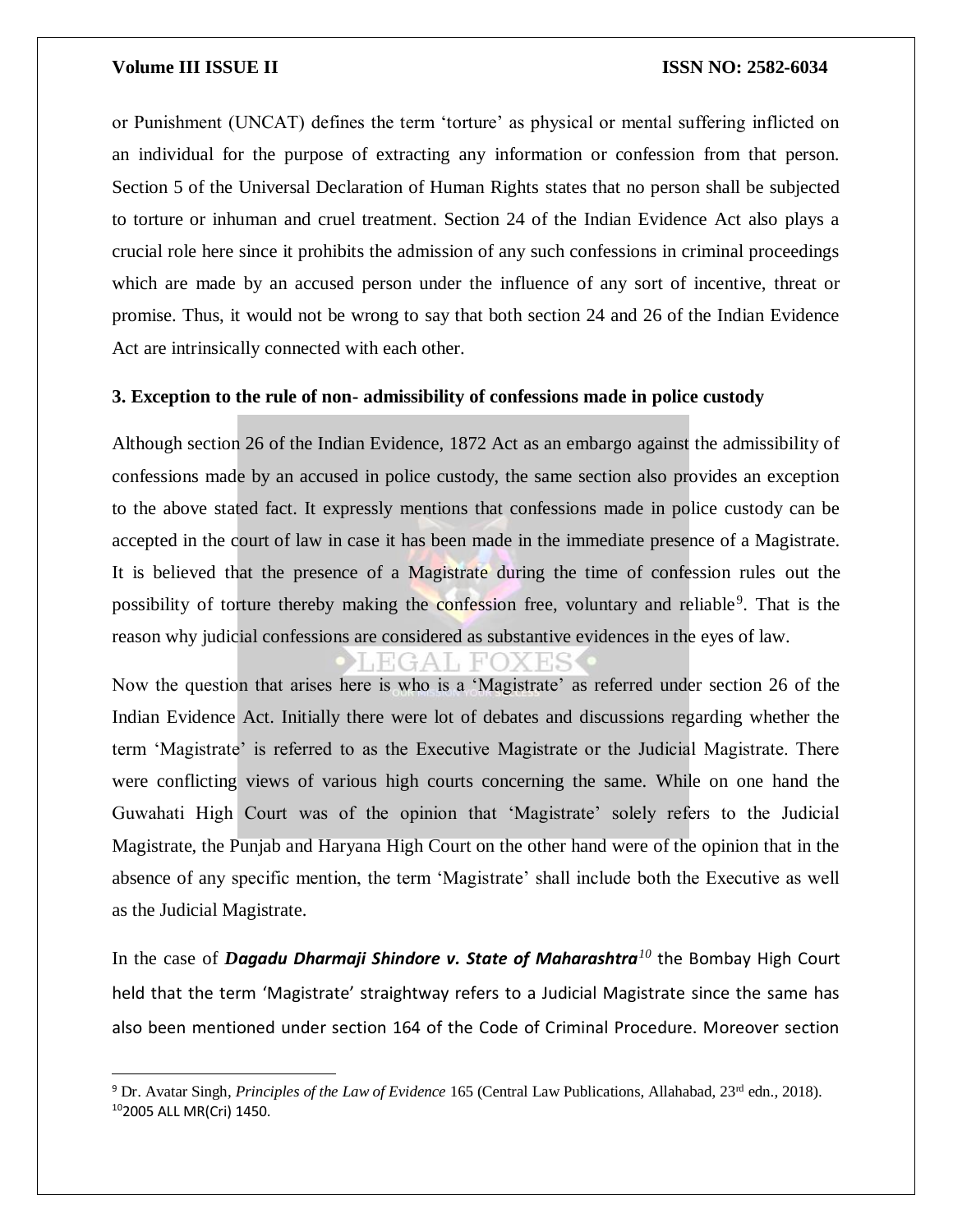3(4) of the Code of Criminal Procedure expressly clarifies the fact that the Judicial Magistrate shall perform such functions which involves shifting and appreciation of evidences, giving punishments while the Executive Magistrate shall perform all those functions which are executive or administrative in nature.

Section 164 of the Code of Criminal Procedure, 1973 deals with Judicial Confessions where the Metropolitan Magistrate or the Judicial Magistrate shall record the statement and confessions of witnesses and accused before the commission of trial or inquiry. However, it must be noted here that such confession shall hold evidentiary value only when the court is satisfied that they were made after all the procedural requirements laid down under sub section 2 of section 164 of the Code of Criminal Procedure has been complied with. In other words, before making any such confession the Magistrate shall categorically explain to the person that he or she is not bound to make any such confession and in case they do so, it can go against them during the course of the trial.

# **4. Interplay of section 26 of the Indian Evidence Act and the rule of Self- Incrimination**

The concept of Rule of Law which came into existence from a French phrase is considered as the foundation stone of every democratic society. This concept also found its place in the Indian Constitution through case laws and through various articles such as article 19, article 21. Now one of the most important facets of Rule of Law is the right to a fair trial. The term itself explains that the proceedings which are followed in the court of law during the course of trial in a case should be just and equitable. There are several components involved with the concept of fair trial. One such ingredient which is considered as crucial in this respect is the right of a person against self-incrimination. When a person makes any such statements or confessions that can buy him a criminal charge then it is often referred to as self-incrimination. However, the general rule is that every person whether he is an accused or a witness to a case, has an immunity against such actions. As per Article 14(g) of the International Covenant on Civil and Political Rights, no person can be compelled to testify against himself or make any confession of his guilt. Similarly, the Indian Constitution under article 20(3) states that no person accused of any offence should be forced to be a witness against himself.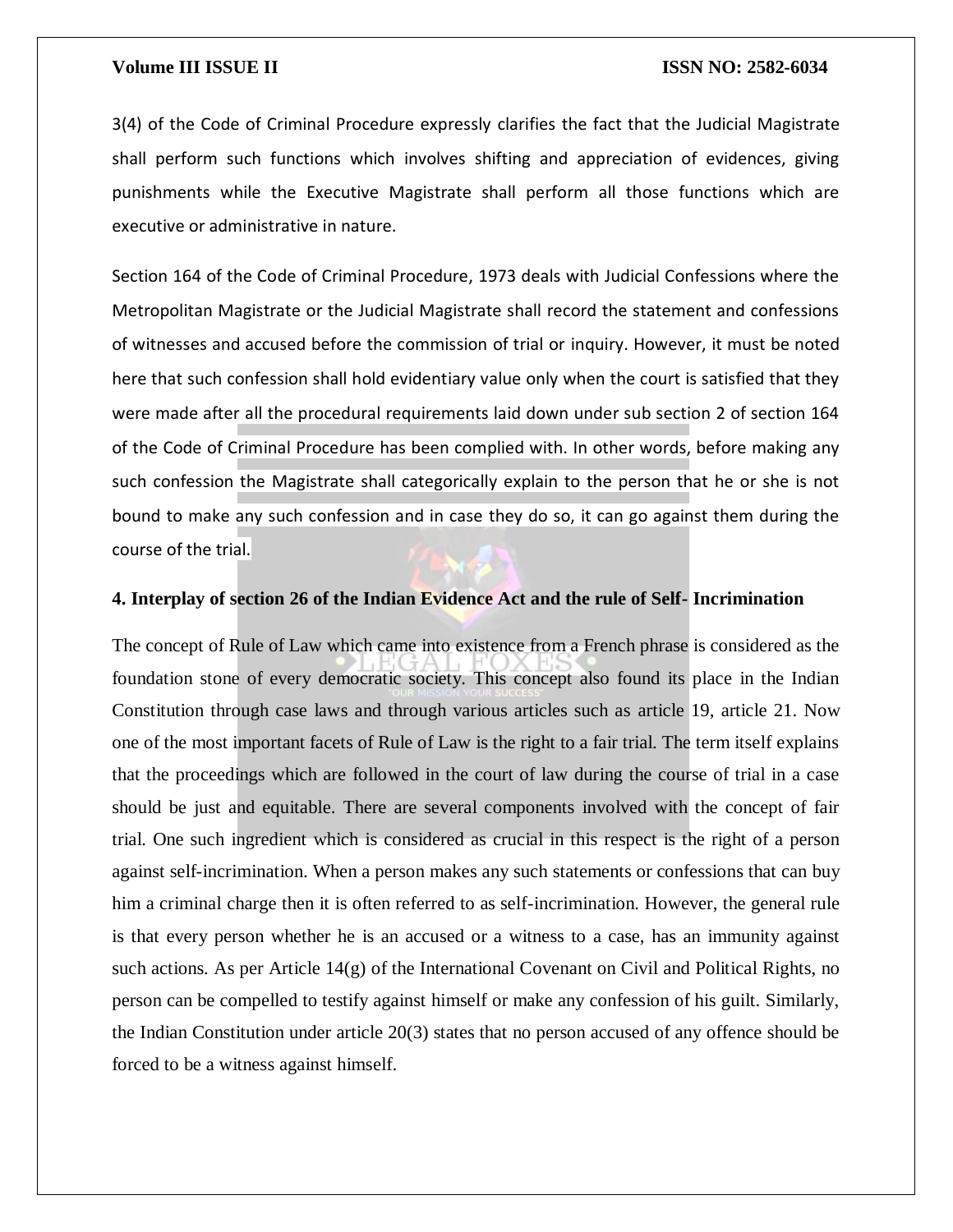At this juncture it is important to understand that there exists a close relationship between article 20(3) and section 26 of the Indian Evidence Act. While on one hand Article 20(3) bans the use of compulsion and force on any accused person so as to make him confess to his own guilt, section 26 of the Indian Evidence Act, 1872 on the other hand ensures that any such confession made whilst in the custody of a police shall not be considered as evidence against the person who is making it. Thus, it would not be wrong to say that the sentiment and objective behind section 26 of the Indian Evidence Act flows from Article 20(3) of the Indian Constitution and is an extra precautionary measure against use of any arbitrary practice for the purpose of confession. Thus, the right as embedded under the Indian Constitution is absolute and it gives the accused person the power to even stay quiet during the course of investigation. Both the pieces of legislations aim at ensuring that the statements made by the accused person are in no way coerced or forced.

In the case of *Nandini Satpathy v. P.L. Dani*<sup>11</sup> the Apex Court beautifully elucidated the relationship between right against self-incrimination and section 26 of the Indian Evidence Act, 1872.

In this case, a complaint was filed against Smt. Nandini Satpathy, former Chief Minister of Orissa by the Deputy Superintendent of Police (Directorate of Vigilance), Cuttack under section 179 of Indian Penal Code for refusing to answer some questions during an interrogation. Based on the complaint she was summoned by the Magistrate. In order to counter the summon, Smt. Nandini Satpathy moved to the High Court and claimed that the charges inflicted against her by the Deputy Superintendent of Police are baseless because she has an immunity to not answer all the questions under Article 20(3) of the Indian Constitution. Her claim was rejected by the High Court thereafter which she filed an appeal in the Apex Court.

When the case went to the Supreme Court, several issues were raised before the court. One of the issues was that whether the right against self-incrimination is confined within the court premises or whether it extends to police interrogation as well. Deliberating on the same, Justice Krishna Iyer had said that the expression 'witness against himself' definitely has a far-reaching scope. It covers all the stages right from the stage of investigation which involves collection of information, materials till the stage of trial. This instantly takes us to the conviction that police

<sup>11</sup>(1978) 2 SCC 424.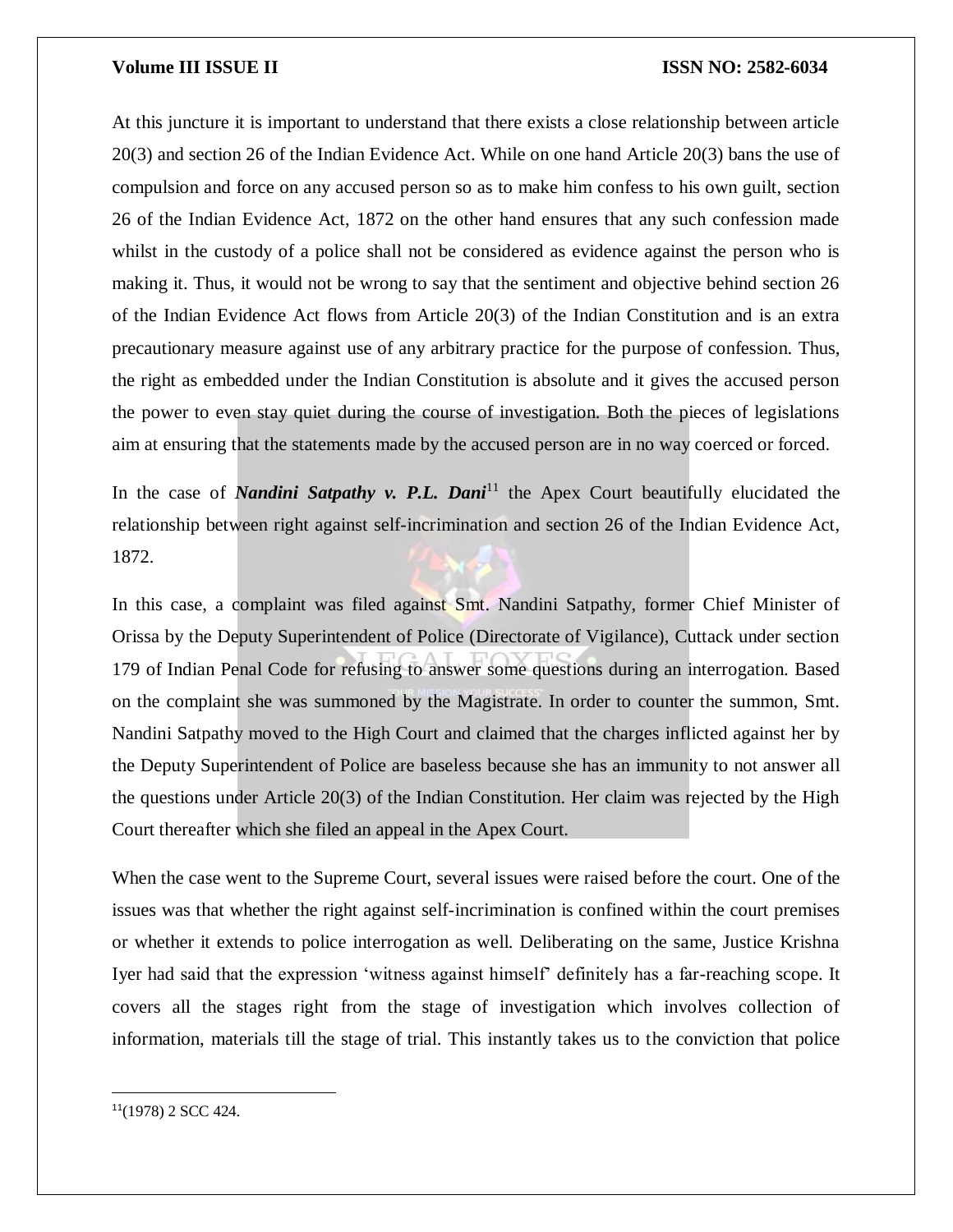interrogation also involves interrogation in the police custody. Thus section 26 of the Indian Evidence Act, 1872 basically hold up this fact that even if a person is forced to be a 'witness against himself' then also it would not hold any relevance in the court of law as it operates in consonance with article 20(3). Moreover, the common factor that connects both article 20(3) of the Indian Constitution and section 26 of the Indian Evidence Act is the Miranda Exclusionary rule as proposed in the case of *Miranda v. Arizona*<sup>12</sup>. Here it was concluded that the right against self-incrimination shall extend right from custodial interrogations to trials in courts and in every other official investigation. However, Article 20(3) does not bar voluntary statement made by an accused. Similarly, under the Evidence Law, section 26 also allows admission of those confessions in the court of law which are made voluntarily by the accused and in the immediate presence of a magistrate.

Clarity regarding the meaning of the term 'compulsion' as used under article 20(3) of the Indian Constitution was sought in the aforesaid case. In order to explain the same, the court gave the reference of *State of Bombay v. Kathi Kalu Oghad and others*<sup>13</sup> where it was held that compulsion must be understood in terms of the legal expression called duress. According to the Dictionary of English Law written by Earl Jowitt, duress is described as a situation where a person is forced to commit an act under the fear of injury or unlawful imprisonment. Thus, if the concerned person is able to prove that he was compelled to confesses something while in police custody then it would not be admissible against him and would definitely attract article 20(3).

In the case of Nandini Satpathy, the Supreme Court also held that the main objective behind the right against self-incrimination is to protect voluntariness of the accused person. However, interrogations in police custody are generally coercive by nature. Since coercion and voluntariness cannot coexist, custodial interrogation in Indian prisons necessarily violates the right against self-incrimination and is therefore unconstitutional and illegal<sup>14</sup>. Thus, in order to preserve the right against self-incrimination, section 26 of the Indian Evidence act, 1872 has been invoked.

<sup>12</sup>384 US 436 (1966).

<sup>13</sup>AIR 1961 SC 1808.

<sup>14</sup> A Case for Abjuring Custodial Interrogation, *available at*: [https://www.theleaflet.in/a-case-for-abjuring-custodial](https://www.theleaflet.in/a-case-for-abjuring-custodial-interrogation/)[interrogation/#](https://www.theleaflet.in/a-case-for-abjuring-custodial-interrogation/) *(*last visited on February 16, 2022).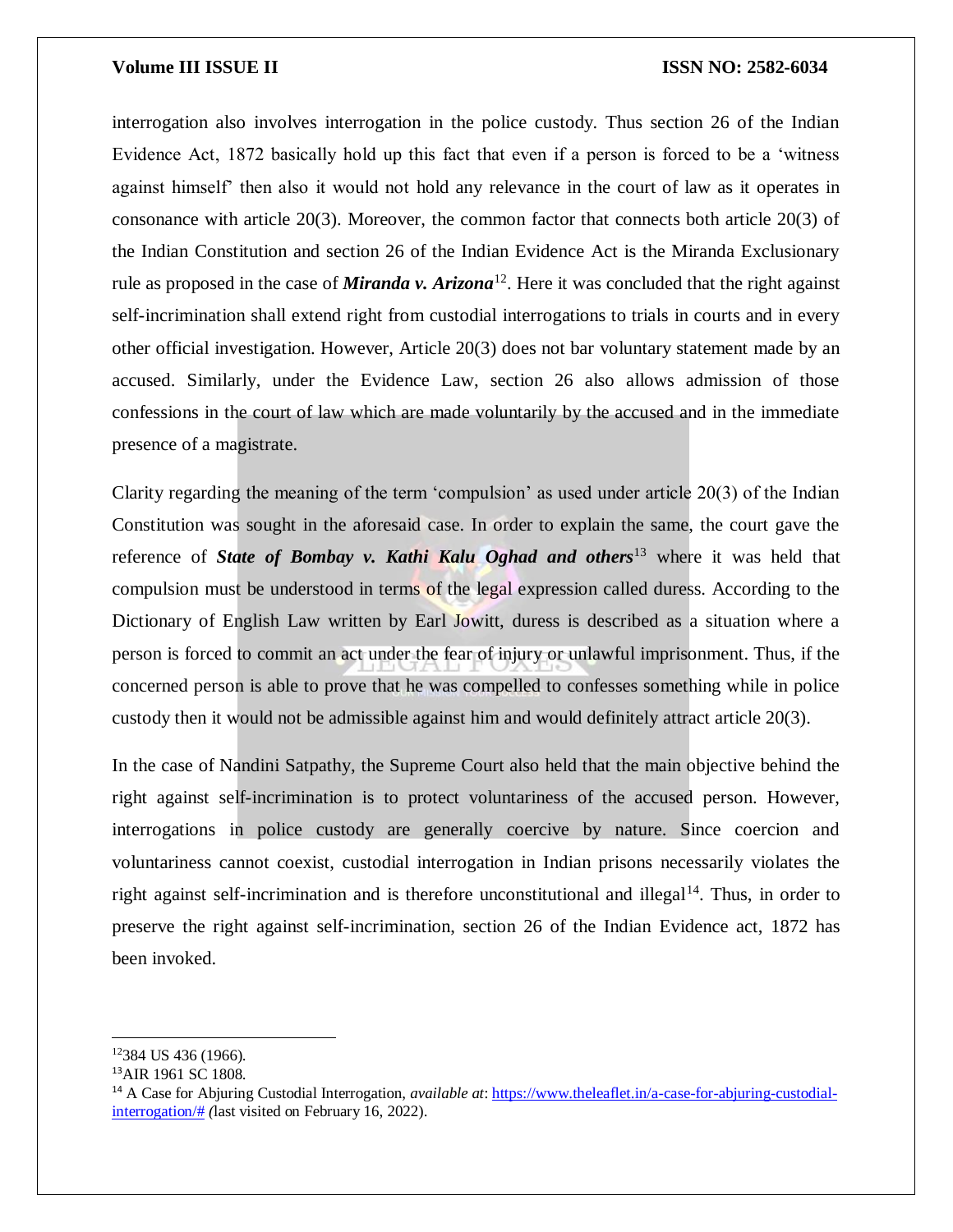# **Section 27 of Indian Evidence Act: Doctrine of Confirmation by Subsequent Facts<sup>15</sup>**

Section 27 of the Indian Evidence Act, 1872 states that "*When any fact deposed to as discovered in consequence of information received from a person accused of any offence, in the custody of a police officer, so much of such information, whether it amounts to a confession or not, as relates distinctly to the fact thereby discovered, may be proved*" <sup>16</sup>. This particular section is basically a proviso to section 26. The same can be understood from the term 'provided' as used in the beginning of section 27. Hence section 26 and 27 are connected with each other and the latter is a continuation of the former.

The concept of section 27 basically flows from the English Law principle called the Doctrine of Confirmation by subsequent facts. In the Stephen's Digest of the Law of Evidence the doctrine has been explained as the admission of those confessions made by the accused as evidence that lead to the discovery of certain facts which has the capacity to show the truth and prove the commission of the crime. However, the confessions made in front of the detaining authority must be related to the fact discovered. Thus, the crust of this doctrine is to take into consideration only such part of the confession that leads to the discovery of such facts which can be helpful for the purpose of corroboration during the trial. The Privy Council first dealt with the ingredients and essentials of section 27 of the Indian Evidence Act, 1872 in the case of *Pulukuri Kottaya v. Emperor*<sup>17</sup>. Later drawing a relationship between section 27 of the India Evidence Act and the Doctrine of Subsequent Facts, Justice Arijit Pasayat had said in the case of *State of Karnataka v. David Razario*<sup>18</sup> that the basic design of section 27 is implanted in the English Law Doctrine. Whenever any information furnished by the accused leads to a certain discovery then it becomes an authentic information and hence can be used in the court of law.

Thus, section 27 of the Indian Evidence Act, 1872 is an exception to the rule of non-admissibility of confessions made by an accused in police custody. If a fact is found, subsequent to the statement given by a person accused of an offence in police custody, then this section will immediately come into operation as a result of which the statement which led to the discovery

<sup>16</sup> The Indian Evidence Act, 1872 (Act 1 of 1872). <sup>17</sup>AIR 1947 PC 67.

<sup>15</sup> Section 27: Doctrine of Confirmation by Subsequent Facts*, available at*[: Section 27: Doctrine of Confirmation](https://www.legalserviceindia.com/legal/article-1190-section-27-doctrine-of-confirmation-theory-by-subsequent-facts.html)  [Theory by Subsequent Facts \(legalserviceindia.com\)](https://www.legalserviceindia.com/legal/article-1190-section-27-doctrine-of-confirmation-theory-by-subsequent-facts.html) (last visited on February 16, 2022)

<sup>18</sup>AIR 2002 SC 3272.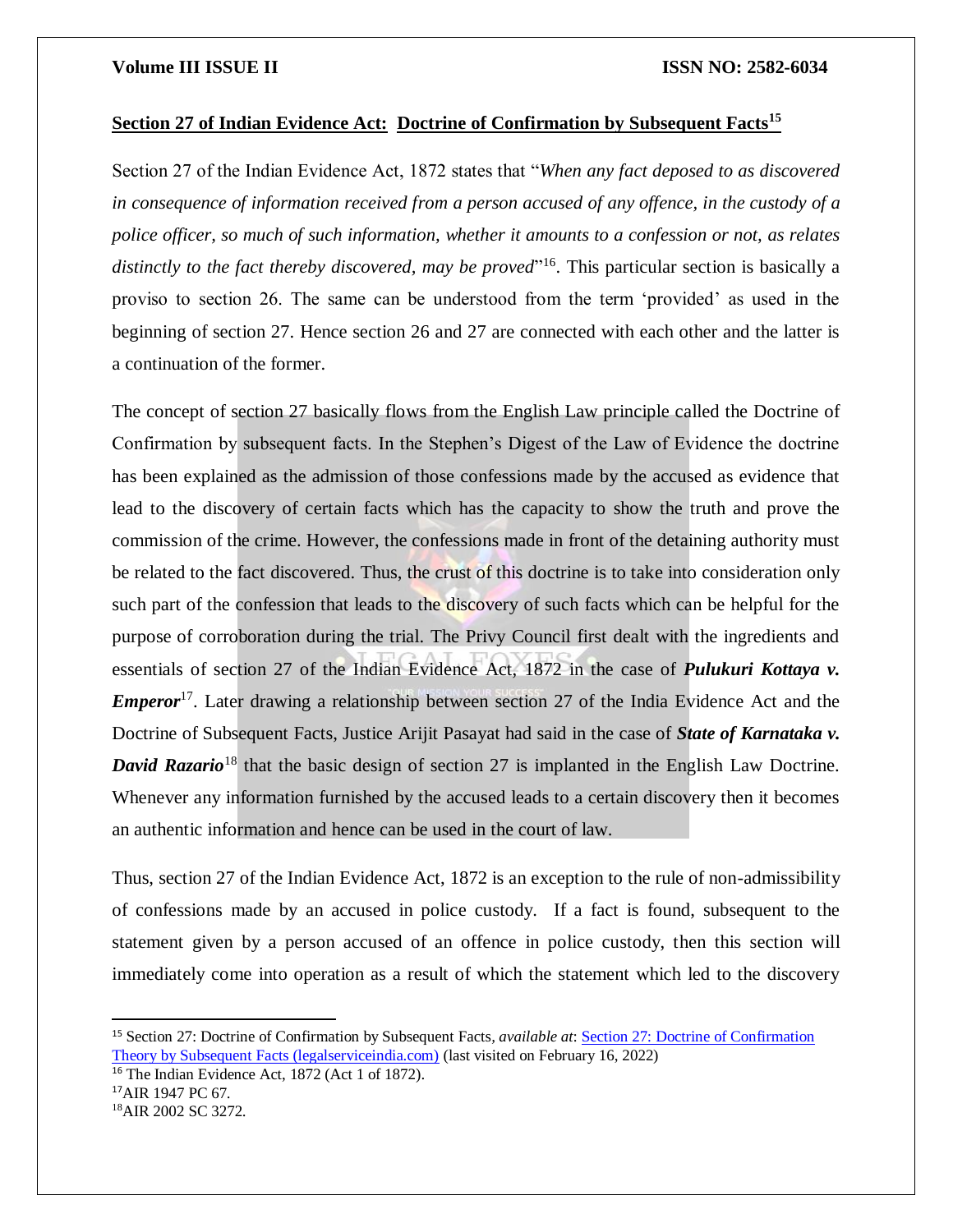will be taken into consideration. This is because the discovery of the fact itself ratifies that the confession was true and hence can be safely considered as an evidence without the fear that it would be rejected on the ground that it was induced by threat or coercion. For instance, if a person A is charged for murder of B and he confesses in police custody that he has killed B and hid the murder weapon in the garden of B then the first part will not be admissible in the court of law. Only the second part that leads to the discovery of the murder weapon will be admissible as an evidence against A. The use of the word custody in section 27 is similar to the one used in the previous section. Therefore, it need not necessarily be a police lockup but any place of detention where the right of freedom of movement of the person is scrutinized and restricted.

In the case of State of  $U.P$  v. Deoman Upadhaya<sup>19</sup>, the Supreme Court ascertained the constitutional validity of section 27 of the Indian Evidence act. In the above-mentioned case, a man named Deoman Upadhaya was accused of murdering a woman over property matters. When he was arrested, he confessed to his crime and also informed the police that he had thrown the murder weapon into the village tank and even helped them in retrieving the same from the tank. Based on the retrieved piece of evidence he was convicted by the lower court. An appeal was filed in the High Court against the judgement under the claim that the evidence cannot be admissible in the court of law as the confession was made in police custody. Hence it has the immunity of section 26 of the Indian Evidence Act, 1872 and that section 27 is an infringement of a person's constitutional rights. As a result, section 27 was declared as unconstitutional by the High Court. However, when the State made an appeal against such decision in the Supreme Court, it was held to be constitutional and the conviction of Deoman Upadhaya was held as valid. Thereafter, the Supreme Court Bench comprising of five judges pointed out that section 27 is founded on the principle that even though the evidence relating to confessional or other statements made by a person, whilst he is in the custody of a police officer, is tainted and therefore inadmissible, if the truth of the information given by him is assured by the discovery of a fact, it may be presumed to be untainted and is therefore declared provable in so far as it distinctly relates to the fact thereby discovered<sup>20</sup>.

# **International Perspective**

<sup>19</sup>AIR 1960 SC 1125.

<sup>20</sup> Short Notes on Law, *available at*: [http://shortnotesonlaw.blogspot.com/2010/11/state-of-up-vs-deoman](http://shortnotesonlaw.blogspot.com/2010/11/state-of-up-vs-deoman-upadhyaya-1960.html)[upadhyaya-1960.html](http://shortnotesonlaw.blogspot.com/2010/11/state-of-up-vs-deoman-upadhyaya-1960.html) (last visited on February 14, 2020).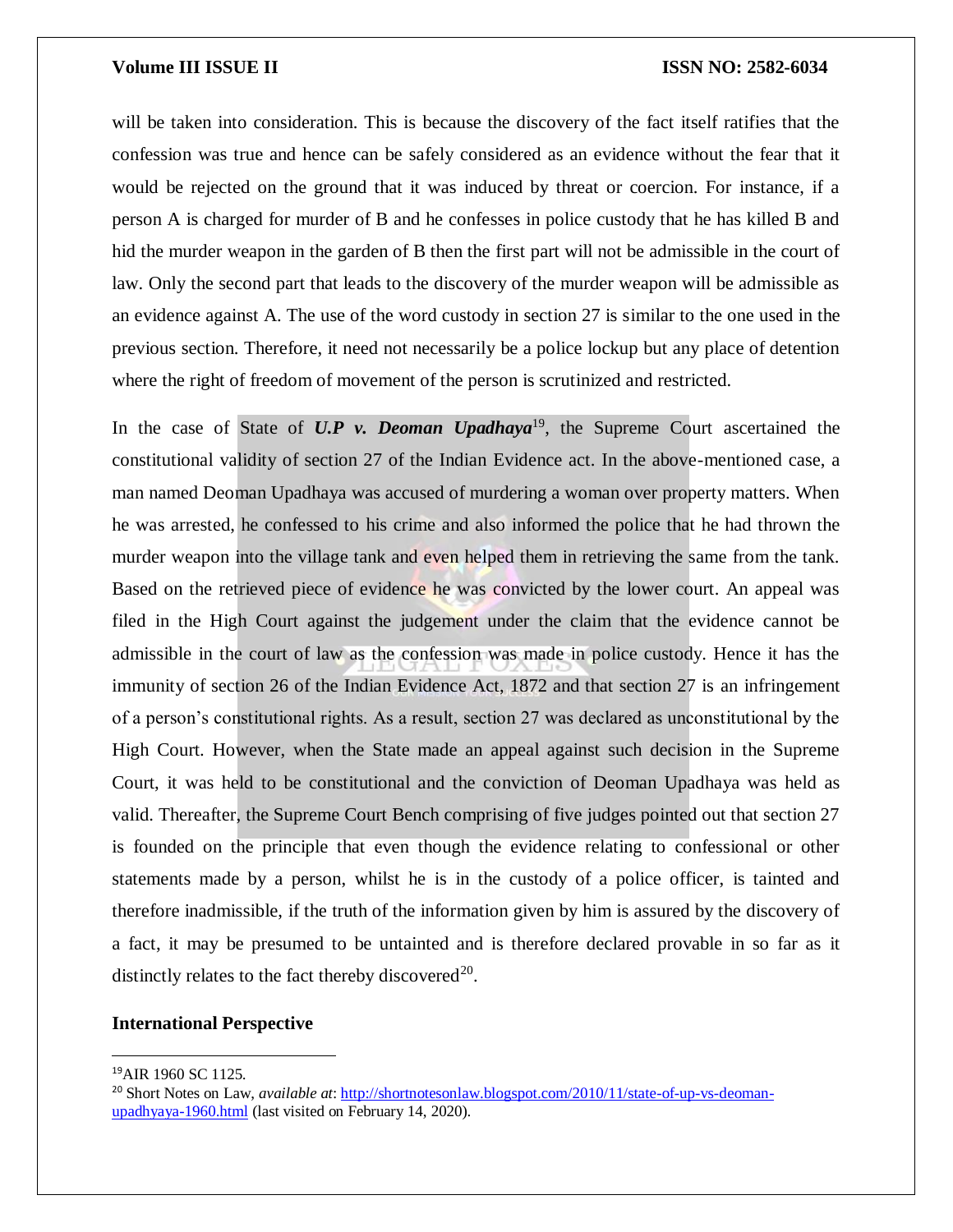# **1. United States**

The Fifth Amendment of the US Constitution guarantees the right of a person against selfincrimination. Thus, it means that no person can be pressurized to confess to his crime. In the landmark case of *Miranda v. Arizona*, the Supreme Court of United States gave a formal recognition to the right of a person to not speak against himself or herself. In the aforesaid case, a person named Ernesto Miranda was arrested in 1963 on the grounds of committing rape, kidnapping and robbery. After arrest he was kept oblivious of his rights as an arrested person. As a result, during the long course of police interrogation he confessed to his crime which was recorded by the police. Based on his confession, he was convicted and sentenced to imprisonment for 20 to 30 years. When he filed an appeal against the conviction to the Supreme Court of Arizona, his pleas were set aside. Finally, he made an appeal before the Supreme Court of the United States where the judgement was reversed. While delivering the judgement, Chief Justice Earl Warren upheld that the confession made by Ernesto Miranda in the custody of the police cannot be used as an evidence against him since the procedure of fair trial was not followed in this case. The fact that he was not informed of his rights itself overrules his conviction. Moreover, there has been a violation of his constitutional rights against selfincrimination and the right to have a legal representative. In the absence of such crucial rights justice cannot be served in the correct manner because the confession made by the accused can be forced by the detaining authorities. This case gave birth to the famous Miranda Rights, which mandates the police to inform an accused his rights as an arrested person. It also gives such persons the right to remain silent during interrogation.

The exclusionary rule of the law of evidence preaches that those evidences which are gathered through unlawful means such as illegal search or seizures or in violation of the fourth amendment of the US Constitution would not be accepted as against the accused in the court of law. The Fruit of the Poisonous Tree Principle is also based on the same notion. Here the illegal means applied to extract the evidences are referred to as 'the poisonous tree' and the evidence thereby collected is called the 'fruit of that tree'. The basic idea behind the doctrine is that if the means obtained to collect the evidence is unlawful and polluted in itself then the evidence collected will also be illegal and coercive in nature. It is important to note here that illegal arrests and detentions also form a part of the fruit of the poisonous tree principle. Often the police arrest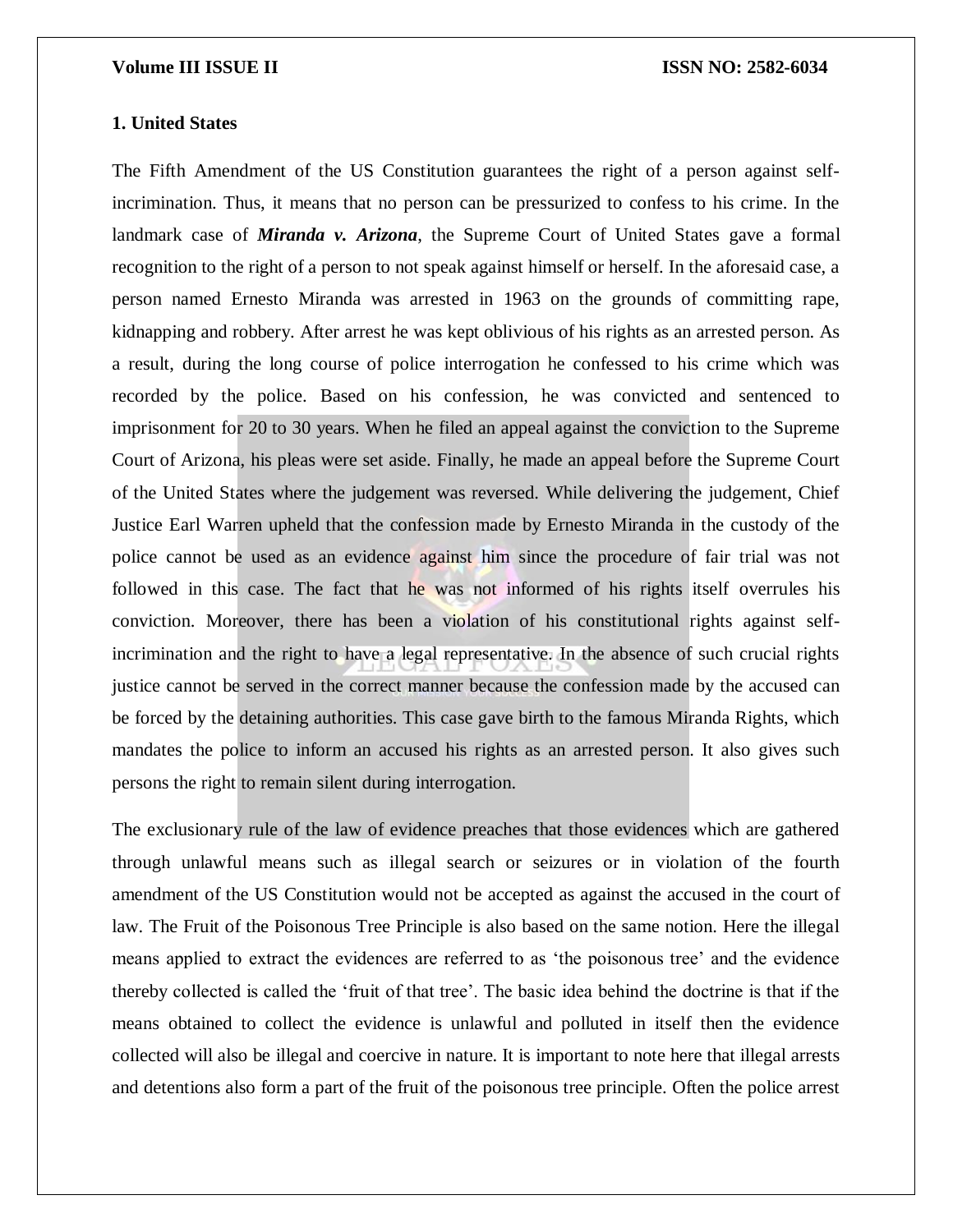a person illegally in order to take him under their custody. In the case of *Wong Sung v. United*  **States**<sup>21</sup> it was held that while in the custody, the police use variety of techniques to make the accused confess to his crime which includes force as well. After arrests these people anyway become helpless as they are left to the mercy of the detaining authorities. Hence, they are forced to make confessions against themselves. These confessions are excluded from admission in the court of law by the doctrine of fruit of the poisonous tree.

Thus, the United States has set some major precedents for the world with the help of case laws and doctrines with regard to our topic of research.

# **2. United Kingdom**

In England, initially the process of admission of confessions in police custody was marred by corruption for a long time. Although the Judges had the power to discard a confession brought in by the prosecution on the ground that it was obtained through torture or other illegal methods yet they never applied the same since they were extremely biased. There has been many cases where the English Judges, in violation of the common law, has authorized the use of the rack, the thumb screw and other tools of torture to elicit a confession.

However, things took a turn for the better with the passing of the UK Police and Criminal Evidence Act, 1984. Section 76 sub clause (2) and (3) of the aforesaid act authorizes the admission of confessions made by an accused in the custody of the police provided that the court is satisfied that such confessions are not obtained through any kind of torture or degrading treatment or in such situation where the statement made the accused cannot be considered as reliable. Here the burden of proof basically lies on the prosecution to prove beyond reasonable doubt that the confession has not been given under any sort of oppression. If the court is not satisfied then such confession would not be admitted as evidence against the accused. These provisions were later reiterated in several English cases like R v. Fulling<sup>22</sup> and R v. Paris<sup>23</sup>.

English Judge once made a quotation regarding confession by an accused in police custody by stating that if a person voluntary wants to make a statement related to his involvement in a case

<sup>21</sup>371 US 471 (1963).

 $2^{22}(1978)$  2 All ER 65.

*<sup>23</sup>*(1993) [1994] Crim LR 361, CA.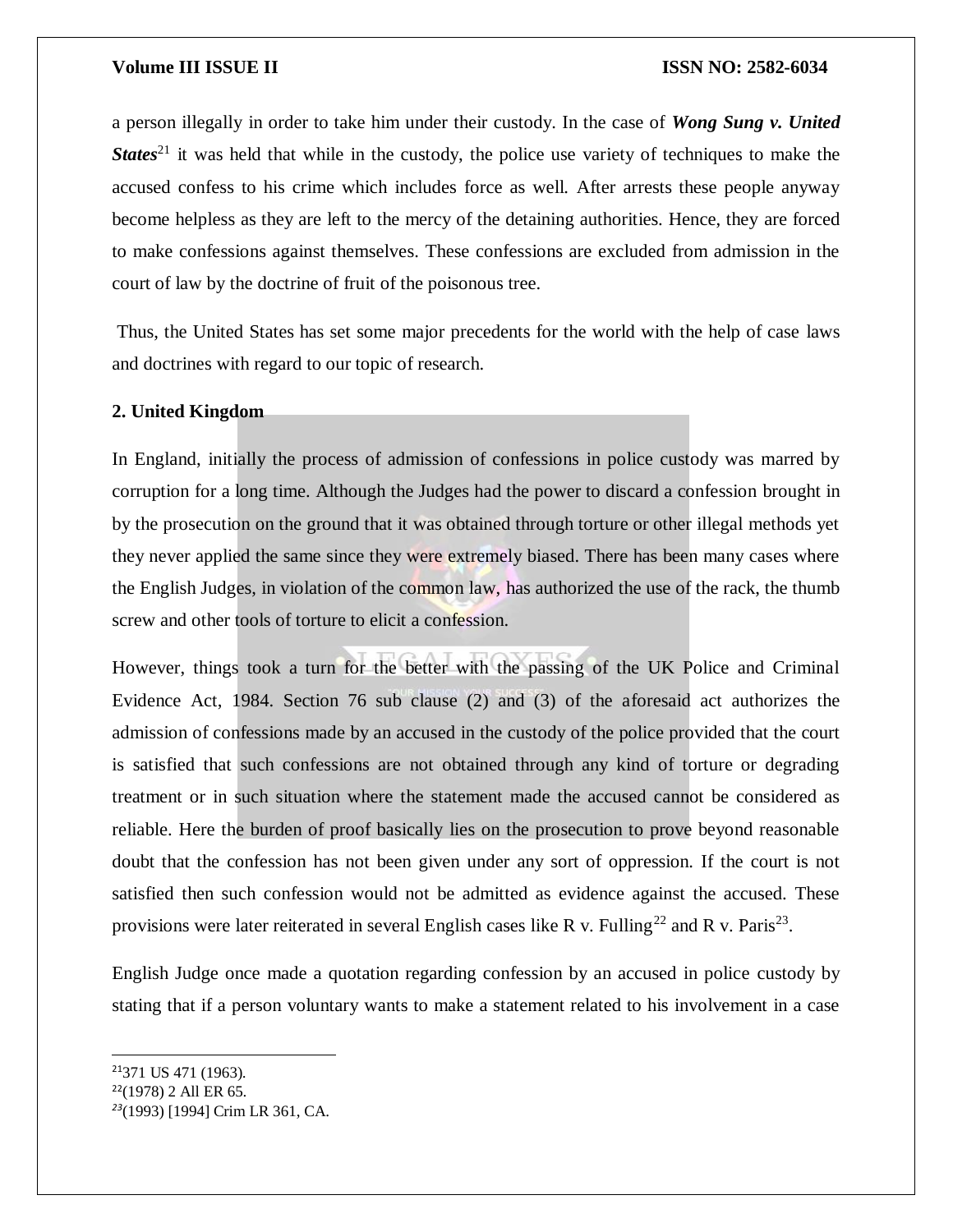then he is free to do that and a police officer is not barred from hearing such statements and later submitting them in the court of law. However, the investigating officer must keep in mind by every possible means that such confession must not be triggered by anything said or done by him.

In France, the problem of police torture and violence existed even before the commencement of World War II. After the world war such issues continued. However, the French Court of Cassation did not pay any heed to the atrocities meted out by the police. There were no legislations to prevent the admission of those evidences in the court of law which were obtained by the police officers through violation of the interrogation procedures prescribed in the statutes.

The other problem that emerged regarding custodial interrogations was the practice of garde d vue by the police. This concept basically authorizes the police officials to keep an accused in detention until and unless he is produced before the magistrate. Initially the accused could only be detained up to 24 hours before being taken before the procurer but it was later held that the time can be extended up to 96 hours as well. Although detention beyond that period is illegal yet there are no laws or penalties for the same. Gerde d vue is harmful because reports suggest that it is coercive in nature. During the course of police detention, the detainees are not allowed to communicate with anyone. On top of that they are asked questions relentless until their brain becomes exhausted and they themselves confess to their crime. Under this practice, not only an accused but also a witness can be detained in custody as long as the police wants which basically is an infringement of their right against self-incrimination.

However, the problem lies in the fact that the French system has taken no steps in order to nullify such practice till date. Although the court of Cassation has expanded the horizon of the exclusionary principle yet it is yet to be applied in cases of police interrogation and the subsequent violations of procedural laws therein.

# **3. Germany**

 $\overline{\phantom{a}}$ 

Exclusion of statements obtained without due process was introduced in Germany in  $1950<sup>24</sup>$ . Before that, under the Nazis the police forces were ordered to apply coercive and intensified

<sup>24</sup> Walter Pakter, "Exclusionary rules in France, Germany and Italy", 9 *Hastings International and Comparative Law Review* 15 (1985).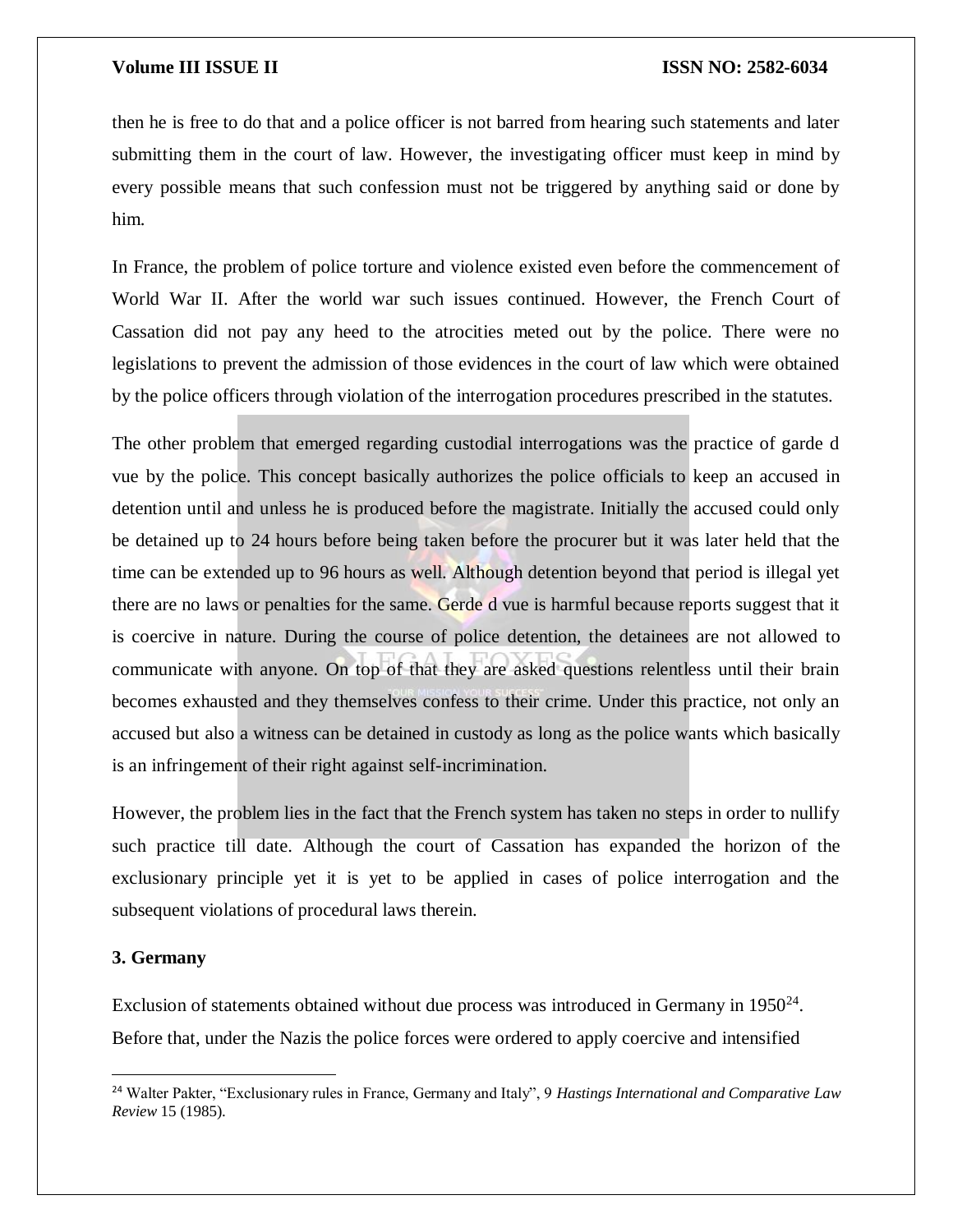methods in order to make the accused confess to his crime. After World War II, the German legislature introduced section 136a in the German Code of Criminal Procedure so as to prevent the mistakes which were done by the National Socialists.

Section 136a of the German Code of Criminal Procedure brought back the exclusionary principle. It mandates that the confession made by the accused person must be voluntary. His freedom to confess on his own must be respected at all cost and it should not be affected or unduly influenced by ill treatment, induced fatigue, use of physical force, administration of drugs, oppression, deception or hypnosis whilst he is in the custody of the police. In case any confession is extracted by way of the above-mentioned procedures then the same cannot be admitted as evidence in the court of law. Later during the 1950s and the 1960s the German Supreme Court passed several judgements in consonance with section 136a which increased the purview of this section to other coercive methods of tortures as well such as use of sleep deprivation technique, truth serum by the police for the purpose of extracting truth from the accused.

### **4. Italy**

Italian Jurist Franco Cordero first spoke about the concept of exclusionary rule and suggested that it should be followed in Italy as well. As a result, the Italian courts began to punish such police officers who tried to extract confessions from the accused in the police custody through coercive measures. Subsequently judgements incorporating the exclusionary principle was applied in two decisions pronounced by the Italian Constitutional Court in the late 1960s. The judgement made it mandatory for the police to conduct interrogation of the accused in the presence of his or her legal representative and also inadmissibility of such statements that are made by the accused in the course of interrogation by the police officers as evidences in the court of law.

# **Conclusion**

To sum up, the fundamental goal of enacting section 26 of the Indian Evidence Act of 1872 was to defend and preserve a person's right to make voluntary admissions. It is important to note that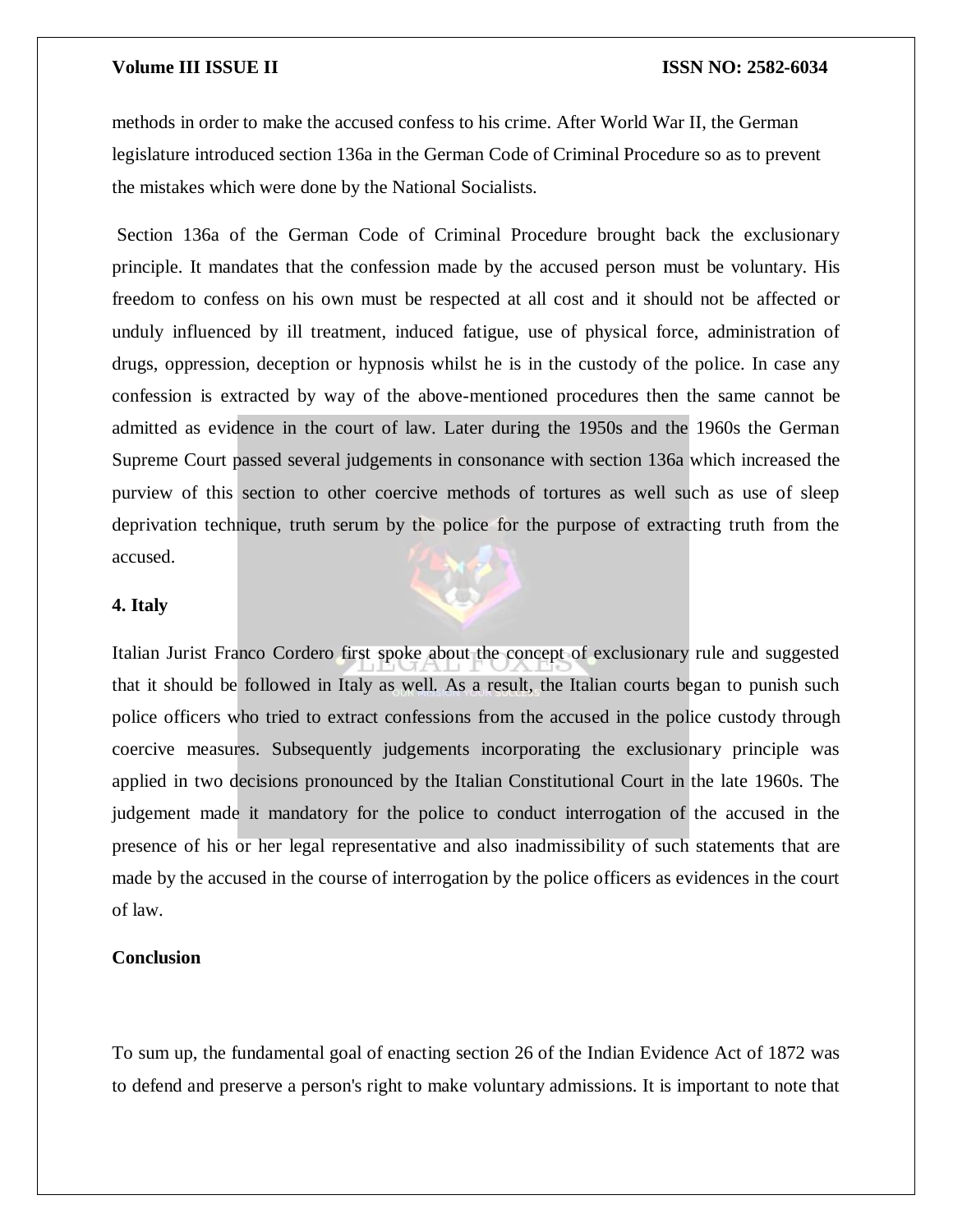none of the sections within the Act are being used out of context or without purpose. As previously stated, evidence law is both a substantive and procedural law. As a result, this section has been invoked in accordance with its procedural component.

The sad part is that, in spite having measures in place, officers continue to torture suspects in custody in order to force them to confess to their crimes. Despite the fact that these confessions are never considered by the court, the police's ignorance and lack of understanding of these legal restrictions has kept the history of police brutality and torture alive. The Pradyumn Thakur murder case, which occurred in 2017, is one such classic example. On September 8, 2017, a seven-year-old kid called Pradyumn Thakur of Ryan International School in Bhondsi was found with his throat slit inside his school washroom. An investigation was launched when the parents filed a complaint against the school officials. After a CCTV camera saw Ashok Kumar, a bus conductor linked with the school, walking out of the washroom with his shirt splattered with blood, the police detained him. He had even admitted to his crime, according to the cops. On the 22nd of September, 2017, the case was sent to the Central Bureau of Investigation, which handed Ashok Rai a clean chit because no substantive evidence was uncovered against him that suggests he murdered Pradyumn Gupta or was involved in the crime in any manner. Later, the investigating team filed a charge sheet against one of the eleventh-grade students as the main accused. What's frightening about the whole thing is that after being released from jail, Ashok Kumar went on record saying that after his detention, the police pushed and bullied him into giving comments that may be used against him and buy him a criminal charge. He also discussed the torture he endured in the police cell, as a result of which he was forced to confess to a crime he had never committed.

Section 26 is a procedural safeguard in itself and I do not believe it requires reform. However. the only thing that needs proper attention is that whenever the prosecution introduces a confession made by an accused, during trial, as evidence, the court must ensure that it was made in the immediate presence of the magistrate and that it is of the highest degree of voluntariness.

Besides the standards given down in the Pulukuri Kotayya v. Emperor case must be followed when the court intends to admit any admission made in police custody under the jurisdiction of section 27 of the Indian Evidence Act. Only that portion of the confession that led to the